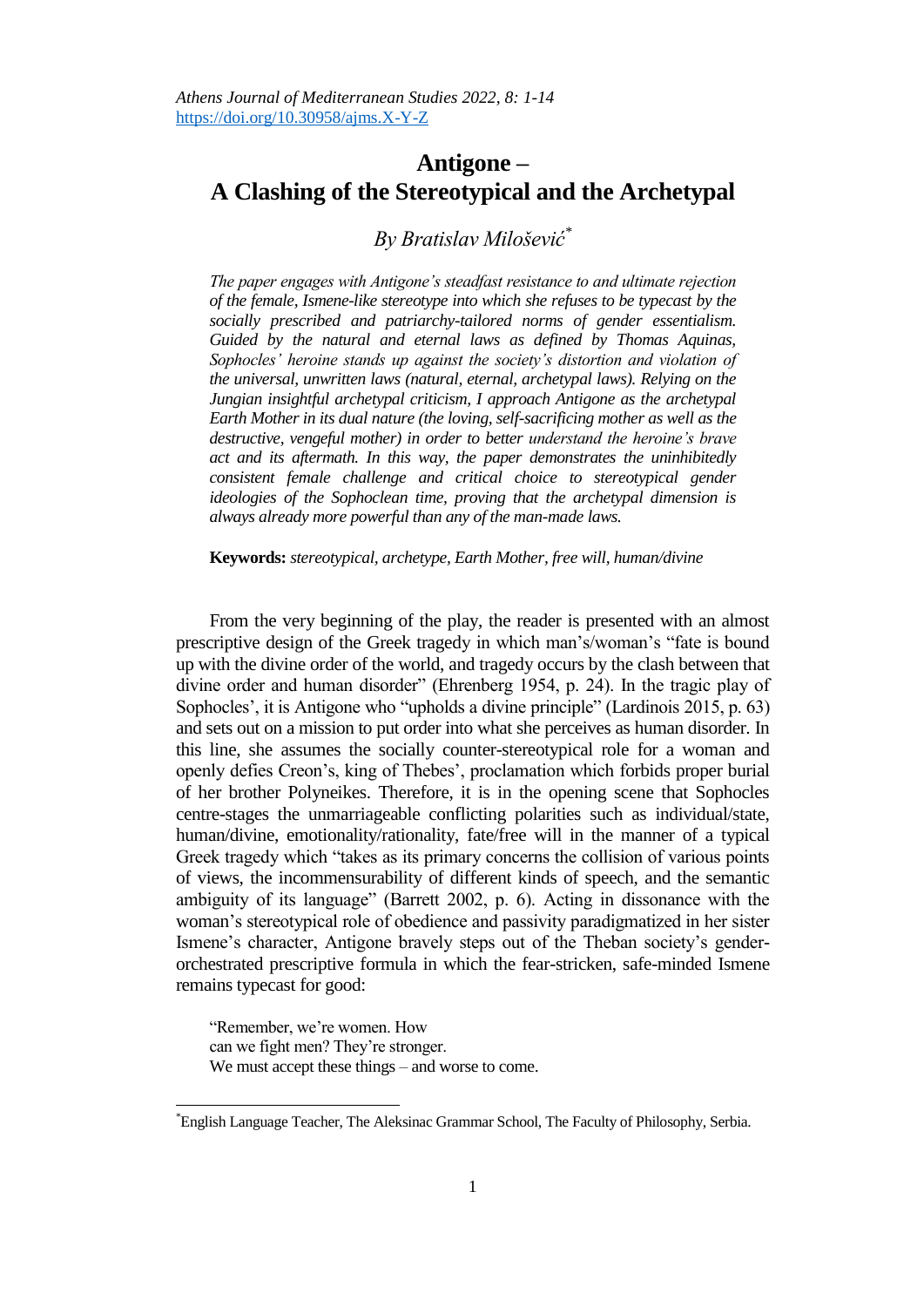I want the spirits of the Dead to understand this: I"m not free. I must obey whoever"s in charge. It's crazy to attempt the impossible." (Sophocles 2012, pp. 75–81)

Unlike Ismene, who is "essentially obedient to her womanhood, the sort of woman the Athenians understood and respected" (Ferguson1972, p. 164), Antigone is resolute "to attempt the impossible" (Sophocles 2012, p. 81) and provide her brother a proper burial<sup>1</sup>. Unflinchingly forging forwards in the name of laws higher than the laws imposed by society and enforced by Creon-like rulers, Antigone evolves into a female opposing self and exhibits her greater-than-life character:

"I"ll bury Polyneikes myself. I"ll do. what"s honorable, and then I"ll die. I who love him will lie down next to him who loves me my criminal conduct blameless! for I owe more to the dead, with whom I will spend a much longer time than I will ever owe to the living." (Sophocles 2012, pp. 85–92)

It is at this early stage in the play that "we have an excellent scene. First, it establishes the situation, clearly and concisely, and points to the plot. Second, Ismene and Antigone are both beautifully sketched. It was a brilliant idea of Sophocles, repeated in *Electra*, to produce a normal woman to offset his central character" (Ferguson 1972, p. 164). Importantly, the scene shows not only how absolutely fearless Antigone is but it also points to what extent she feels herself indebted to the familial, to the ancestral<sup>2</sup> and, most importantly, to the human laws. Her instinctive drive and knowledge are conducive to her arising selfknowledge and to the realization of the self, i.e., her own individuality. Believing that her resolution to bury the dead brother, Polyneikes, is biologically justifiable in the sense that "for dust thou art, and unto dust shalt thou return" (Genesis 3:19), she is essentially guided by an innate sense of truth which breaks down the rigid barriers of ego-centricity and demonstrates her primal, instinctive alignment with the natural, eternal and archetypal. Hardly surprisingly, therefore, it is upon the civic arrest of the naturally and archetypally attuned Antigone that nature erupts

 $\overline{a}$ 

<sup>&</sup>lt;sup>1</sup> Creon, the Theban ruler, has forbidden the proper ritual rite for the dead Polyneikes because he is regarded as a traitor who has betrayed his native polis, Thebes, by raising the Argive army and fighting against his own people. Consequently, Polyneikes"s corpse is left to rot in the open and to be slaughtered by scavengers.

<sup>&</sup>lt;sup>2</sup>Antigone's ultimate respect for and overriding commitment to the ancestors is something which she never questions no matter how tyrannical the power structures she opposes may be and how dangerous the consequences of ultimately pursuing her own individual feat: "Antigone's allegiance with the dead rather than the living could suggest a reactionary faith in custom and tradition against the forces of modernism and secularism embodied in the figure of Creon…Antigone represents, for Hegel, an ethics based on absolute obedience to the pre-political customs and institutions of the family" (Barker 2009, p. 29).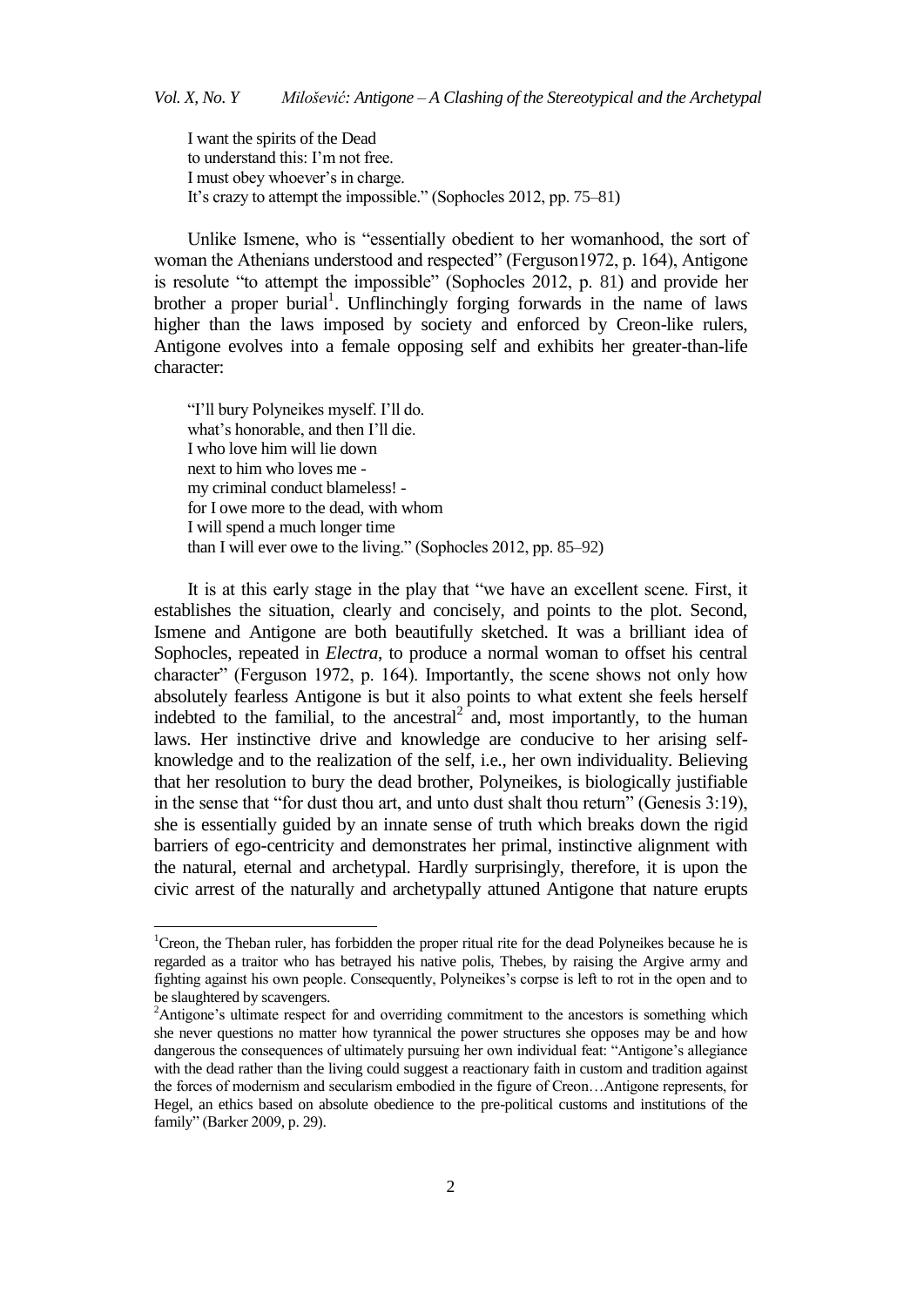and strikes back with vengeance upon those who are naturally and archetypally unattuned.

The emotionally and psychologically overwrought<sup>3</sup> scene in which Creon's guard catch Antigone in the act of re-burying the unburied Polyneikes is precluded by the tumultuous weather conditions. Everything is terror-inducing: a whirlwind is throwing up the dust, the leaves are being torn from the trees and the grasslands are being choked. The momentary cataclysm is "churning up grit all around" (Sophocles 2012, line 264) and, in this way, turning everything into an unsettled "intermediary" zone between the living and the dead. Antigone"s piercing, bird-like scream, which largely re-echoes Polyneikes's or 'a white-feathered Eagle screeching' (Sophocles 2012, p. 248), makes auditory a strong metaphysical bond between the sister and brother: "Their avian kinship does not dislodge their human kinship. The former supplements the latter" (Robert 2015, p. 31). In line with this, the bird, which is archetypally associated with "the spiritualized anima" (Yoshida 2007, p. 45), only reaffirms the reading of Antigone"s scream as the last dying cry of Polyneikes" soul. What is more, the wailing, sisterly cry of Antigone over the unburied dead body acquires another dimension. It is also a motherly cry or the cry of the caring archetypal mother who is in distress over the loss of her baby son; it was "a piercing scream like a bird homing to find her nest robbed" (Sophocles 2012, p. 264). Whatever relationship is more operable or pronounced at this stage, sisterly or motherly, it is certain that Antigone has stood up in the name of the laws and values which seem to be biologically justifiable, archetypally patterned and universally well grounded.

In this way, the Sophoclean heroine has aligned herself not only with the biological but also with the natural and eternal laws – they all are convergent and share the same semantic axis, which is archetypal in design. Put differently, she asserts Thomas Aquinas' claim that: "Eternal law is the set of divine archetypes contained in the divine mind. Natural law is the set of moral principles based on human nature, which is an instantiation of the archetype of human nature in the divine mind" (Lisska 2012, p. 623). Being in accord with the dictates of moral principles, Antigone instantiates quintessentially human nature as partaking in the divine through her divine mindedness: "the law we have in us by nature is a sharing in the eternal law and […] *puts perfect order into things*" (McDermott 1998, p. 419). It follows, therefore, that her decision to bury Polyneikes is in accord with both natural and eternal laws (divine archetypes). By degrees, she is ascribing herself the archetypal dimension of the Earth Mother through the caring, self-sacrificing aspect of a woman/a mother as well as through her perfecting tendencies towards the society"s imperfection. In the former aspect, the archetypal imago springs so naturally and spontaneously whereby "[t]he qualities associated with it are maternal solicitude and sympathy; the magic authority of the female; the wisdom and spiritual exaltation that transcend reason; any helpful instinct or impulse; all that is benign" (Jung 2003, p. 15). It the latter aspect, "she is the incarnation of the promise of perfection; the soul"s assurance that, at the conclusion of its exile in a world of organized inadequacies, the bliss that once was

 $\overline{a}$ 

<sup>&</sup>lt;sup>3.</sup> This outgoing emotion, as opposed to introverted self-absorption, is characteristic of Greek tragedy, and most (perhaps all) great tragedy" (Taplin 2005, p. 122).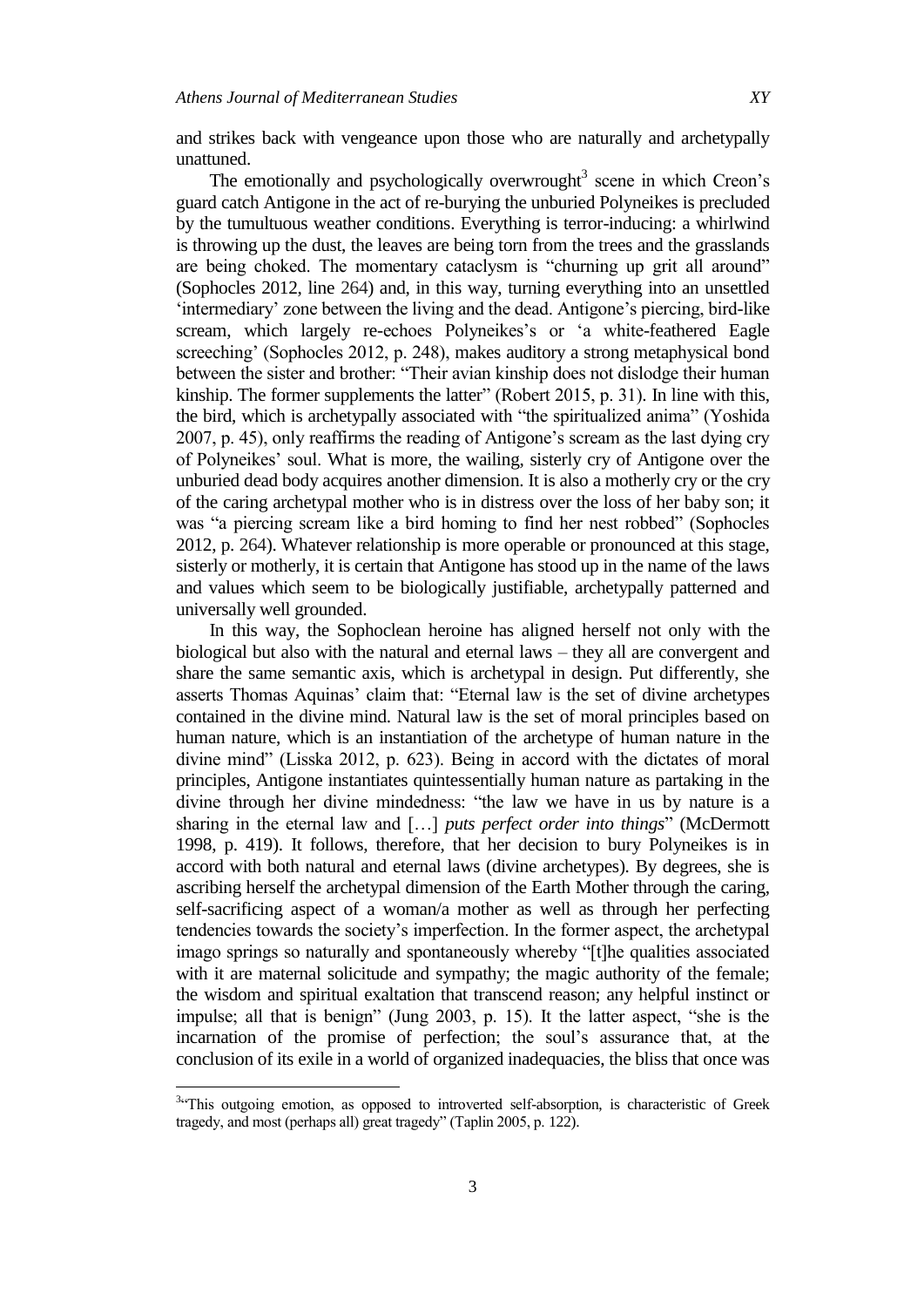known will be known again" (Campbell 2008, p. 92). Bliss in Antigone's case is the bliss of transcendence of those organized inadequacies and the bliss of the mystic reunion with the dead family member, her brother, and the subsequent restoration of umbilical connection: "I owe more to the dead … than I will ever owe to the living" (Sophocles 2012, p. 246). Unafraid of death, she ultimately believes that her fate, which is primarily outlined by the exercise of her free will, will be god-like just like Niobe's and that being the archetypal image of the Earth Mother she will go on living through nature – the womb is equated with the tomb and vice versa:

"I once heard that a Phrygian stranger, Niobe, the daughter of Tantalos, died a hideous death on Mount Sipylos. Living rock, clinging like ivy, crushed her. Now, people say, she erodes – rainwater and snow never leave her alone - they keep on pouring like tears from her eyes, drenching the clefts of her body. My death will be like hers, when the god at last lets me sleep." (Sophocles 2012, pp. 903–912)

The outcome of the society"s disorderly, imperfect conduct in relation to the perfectly orderly cosmic rhythm of natural cycles triggers not only the surfacing of the divine, archetypal Mother figure in the Sophoclean heroine but also the heroine's nurturing of the free will within the coordinates of the social imperfections and strictures. No matter how socially defiant and transgressive Antigone's purely instinct-driven act may seem from the stance of the hegemonic Creon-like rulers, it is important that her free-willed act does not meander away from the natural, eternal, divine and archetypal:

"I did. It wasn"t *Zeus* who issued me this order. And Justice – who lives below – was not involved. They"d never condone it! I deny that your edicts – since *you*, a mere man, imposed them – have the force to trample on The gods' unwritten and infallible laws. Their laws are not ephemeral – they weren"t made yesterday. They will rule forever. No man knows how far in time they can go. I"d never let any man"s arrogance bully me into breaking the gods' laws. […] My own death isn"t going to bother me, but I would be devastated to see my mother"s son die and rot unburied. I"ve no regrets for what I"ve done." (Sophocles 2012, pp. 487–506)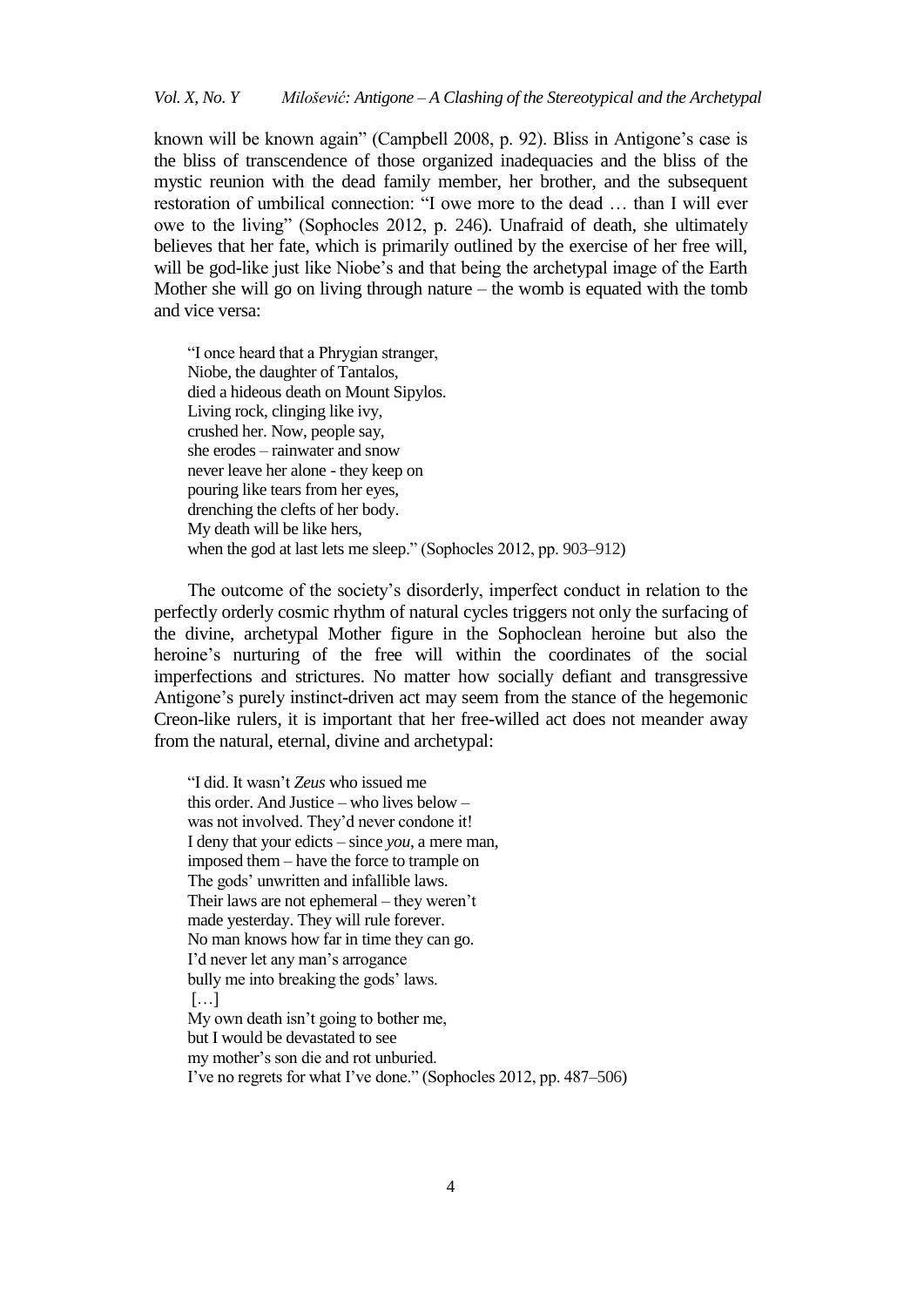It is through the repetitive use of the personal pronoun *I* that Antigone most exemplarily demonstrates her indomitable free will. As the dramatic narrative develops, it becomes clearer that the crux of the narrative structure lies in the opposition of an individual to the social standards rather than the opposition of an individual to fate: "free will is seen in her self-imposed status of the "dramatically other" in opposition to a glorified Athens" (Rehm 2003, p. 27). In this context, the free-willed and self-willed Antigone stands up against what she perceives as the injustice of the polis, its edicts and against Creon who "has attempted to isolate the polis as a realm of autonomous, rational human control" (Segal 1998, p. 121). Openly defying Creon"s willin the name of some higher, infallible, unwritten laws, she manages to shake off the social burdens of stereotypically perceived woman and to showcase that "[m]en's efforts to subordinate women's roles, functions, and influence, their efforts even to appropriate these for themselves, are only partially successful, even in the most ideologically driven documents, such as Plato's *Symposium* and *Phaedrus* or almost any of the tragedies or comedies" (Zeitlin 1996, p. 8).

Not neglecting the role of fate<sup>4</sup>, however, within the grand design of the drama, Antigone"s opposition is still primarily social and fate is certainly not a precluding or predetermining factor in the tragedy of the Sophoclean heroine: "Fate is not predetermined as in the case of Oedipus, rather the wills and actions of characters determine it" (Khare 1998, p. 213). In other words, "fate has become the inner necessity of man, that is, the constituent part of his character for which he is personally responsible" (Jerotić 2000, p. 15). Moreover, there has long been a

"misconception that Greek tragedy basically shows the working of Fate, of men fastened to the puppetry of higher powers […] Most cultures have their expressions of fatalism; they are one of our chief sources of solace in the face of the pointless waste of ill fortune: 'che sera, sera', 'God's will be done', 'his number was up', 'it is written'.... The ancient Greeks were as prone as any to resort to such notions, though, naturally enough, after rather than before the event, and after disaster rather than good fortune. And like most cultures, for a pattern or purpose behind catastrophe they looked to superhuman forces, personal or impersonal. But this tendency does not, within the whole compass of a drama, preclude the free will of the characters or their responsibility, nor does it render their whole life puppetry. Most of the time they are presented as free agents working out their own destinies – as a rule disastrously, since this is a tragedy." (Taplin 2005, pp. 120–121)

In follows that even though Antigone"s free will is outlined bythe fatalistic context, its pervasive operability is certainly undeniable: "[t]he claim of free will operating at the same time as fate may seem contradictory, but it is not so far removed from the modern view of man being genetically and environmentally determined yet also having a measure of free choice and of responsibility within that narrow framework" (McDonald2003, p. 53). Though the space of free agency

 $\overline{a}$ 

<sup>4</sup> In *Antigone*, fate resides within nature and is its ordering principle. Still, the fact that Antigone exercises free will and has a critical choice of her own seem to subsidize the fatalistic patterning of the drama and the death of Antigone. In other words, she demonstrates the possibility of achieving an essentially individualized selfhood against the backdrop of largely de-individualizing polis.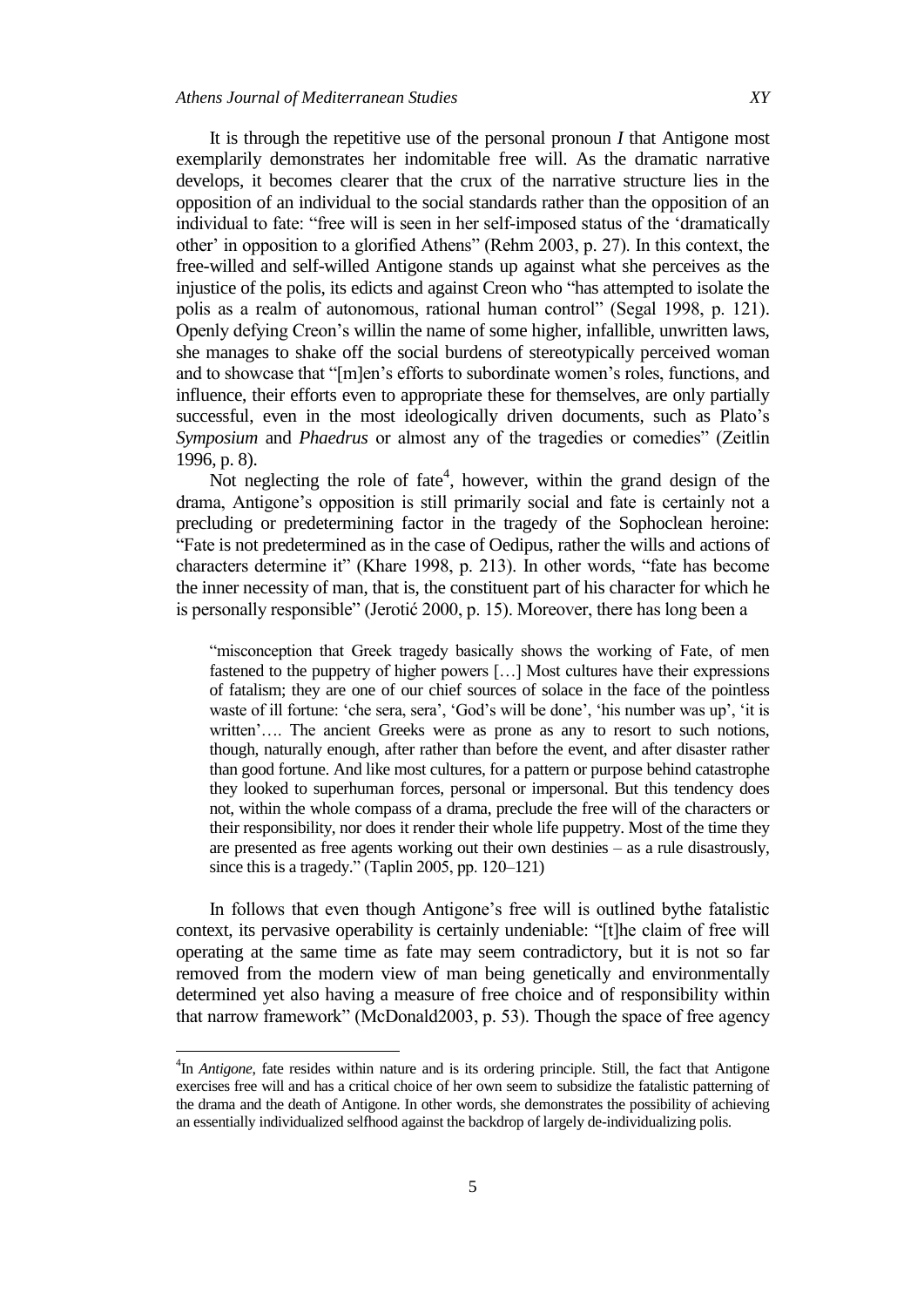might be limited and difficult to access, it is always already inside every one of us. It is from this space that the defiant Antigone bravely rises up and proves to her sister and others that there is always an inner zone of choice and freedomness: "You made the choice to live. I chose to die" (Sophocles 2012, p. 72).Importantly, this liberating zone empowers her to oppose the dehumanization of her own self in the context of both Creon"s absolutely logocentric regime and inescapable fatalism. She makes it all less dehumanizing and more self-satisfactory.

Fundamentally, Antigone cannot reverse either the fatalistic or social clockwork mechanism of her own destruction. However, the very fact that she pursues her free indomitable will, sticks to her unflinching choice and makes the zone of free agency visible transforms her into a very complex female character. The complexity lies in the dyad of her being tragic and heroic, defeated and victorious like the classic Sophoclean hero/heroine:

"Sophocles creates a tragic universe in which man"s heroic action, free and responsible, brings him sometimes through suffering to victory but more often to a fall which is both defeat and victory at once; the suffering and the glory are fused in an indissoluble unity. Sophocles pits against the limitations on human stature great individuals who refuse to accept those limitations, and in their failure achieve a strange success. Their action is fully autonomous." (Knox 1983, p. 6)

Despite the fact that the autonomy of Antigone's act leads to her live burial "in a hollow cave" (Sophocles 2012, p. 286), she sets an example of the tragic hero<sup>5</sup> – the coinage which has become an essential feature of tragic narratives ever since and

"It is precisely this fact which makes possible the greatness of the Sophoclean heroes; the source of their action lies in them alone, nowhere else; the greatness of the action is theirs alone. Sophocles presents us for the first time with what we recognize as a "tragic hero": one who, unsupported by the gods and in the face of human opposition, makes a decision which springs from the deepest layer of his individual nature, is *physis*, and then blindly, ferociously, heroically maintains that decision even to the point of self-destruction." (Knox 1983, p. 5)

The only thing Antigone genuinely mourns upon her procession to "heapedup rock-bound prison (Sophocles 2012, p. 289) is that she has not got married and given birth to a child: "I"ll go hearing no wedding hymn to carry me to my bridal chamber" (Sophocles 2012, p. 287). The Chorus of Theban elders, the representatives of the legal *vox populi* of Thebes, do sympathize with the victimized woman on the one hand; on the other hand, though, they are judgemental towards her because she has disrespected the law of Thebes:

"Your pious conduct might deserve some praise, but no assault on power will ever

<sup>&</sup>lt;sup>5</sup>In his tragedies, both men and women (Antigone, Electra, Ajax) are presented as tragic and heroic at the same time: guided by their free choice and autonomous will, they show noncompliance with and opposition to the entrapping, limiting boundaries of linguistic and social discourses.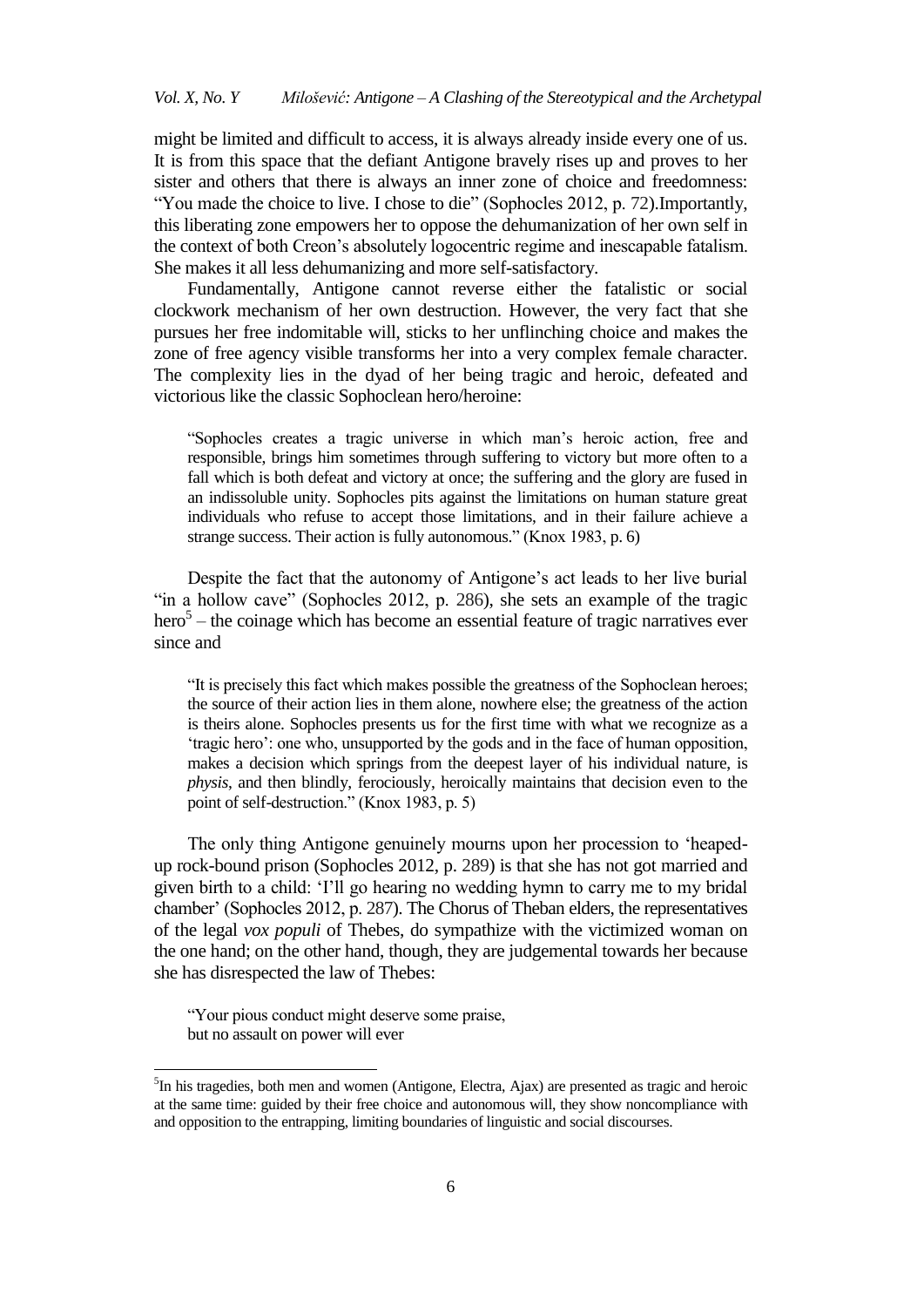be tolerated by him who wields it. It was your own hotheaded willfulness that destroyed you." (Sophocles 2012, pp. 957–961)

Eventually, they "disliked Creon's edict, and they admire the fidelity and piety of Antigone"s act of burial […] though they think the deed should have been done, they do not like the fact that it was done contrary to law. Hence their judicial attitude toward Antigone" (Kirkwood 1994, p. 53). Not even Creon"s son Haemon, who is planning to get married to Antigone, can successfully appeal to his father to revoke the edict:

"Be flexible. Not rigid. Think of trees caught in a raging winter torrent: Those that bend will survive with all their limbs intact. Those who resist are swept away. Or a captain who cleats his mainsheet down hard, never easing off in a blow – he"ll capsize his ship and go right on sailing, his rowing benches where his keel should be. Step back from your anger. Let yourself change." (Sophocles 2012, pp. 788–796)

The two images, the image of the tree and that of the ship, speak powerfully of the importance of an alternative perspective which is not one-sidedly solipsistic but rather flexible and more open; conversely, the outcome is bound to be fatalistic and self-destructive. Just as the tree which steadfastly refuses to bend its branches will certainly be uprooted so will a person of exclusively and absolutely unbending disposition meet a fatal end. Similarly, the image of the ship is "a definite conveyance that takes people somewhere to pursue certain characteristic aims and ends. It does not and cannot simply go with every current and every wind that bears upon it; it has its own orderly way and its own course. Haemon<sup>6</sup> has not, then, urged on Creon an abnegation of the human activity of choosing the good and striving to realize the good. What he says is, that it is important, in pursuit of one"s human ends, to remain open to the claims and the pulls of the external, to cultivate flexible responsiveness, rather than rigid hardness" (Nussbaum 2001, p. 80).

It is in this scene in the play that we witness not only a revisiting of the two conflicting attitudes to life, Creon's and Antigone's, as an ultimately unmarriageable pair of opposites but also a heralding of the tragic outcome of Creon – the captain who "never eases off in a blow" and is lacking in "flexible responsiveness'. Thus, "[t]ragedy recognizes the ultimate failure of the logical model, the elusiveness and ambiguity of reality" (Segal 1999, p. 21) whereby Creon"s future downfall is the consequence of his purely reason-driven decisions as opposed to Antigone's human(e)-driven ones.

<sup>&</sup>lt;sup>6</sup>Unlike Antigone and Creon who pursue their own one-sided perspectives to the limits of destruction/self-destruction, "Haemon has at least tried to satisfy multiple and complex passions for his lover, his father, and the city" (Barker 2009, p. 39).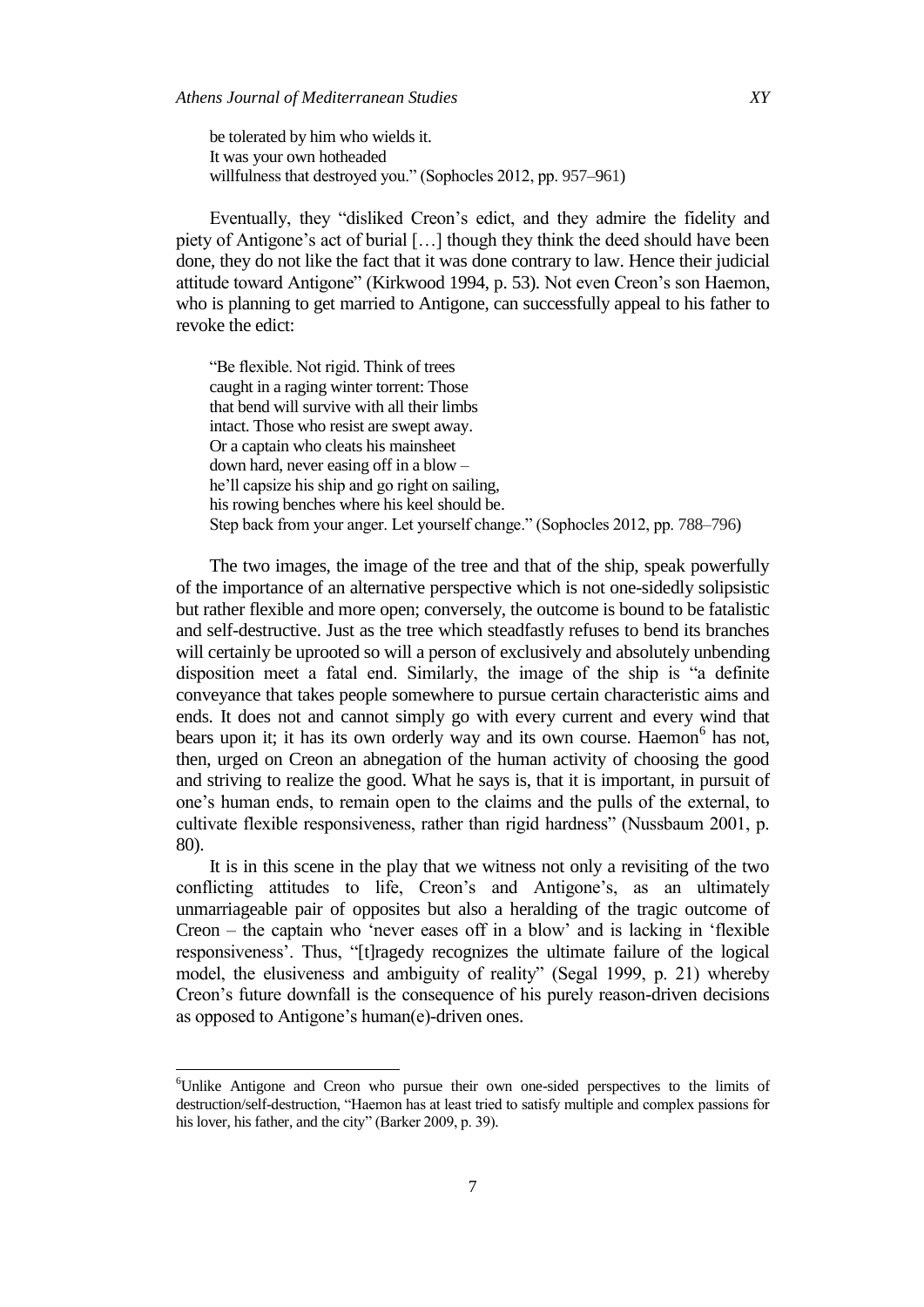It follows, therefore, that "Antigone shows a deeper understanding of the community and its values than Creon does when she argues that the obligation to bury the dead is an unwritten law, which cannot be set aside by a particular ruler" (Nussbaum2001, p. 66). Unlike Creon"s morally limited agency, Antigone"s mind, her conduct and her action are reflective of true though tragic nobility<sup>7</sup>.

Knowing that nobility and self-sacrifice are among the most heroic elements of a Greek tragedy, Antigone ultimately essentializes a tragically noble heroine: "[t]he "nobility" that makes heroes willing to risk their lives is not exclusively male – in Euripides, this exultation of noble death is found in women who sacrifice themselves and is unequivocally admirable. Against it, however, is the good sense, a form of *sophrosyne*, that should restrain people from ignoring the limits of their power" (Scodel 2010, p. 109). In Antigone"s case, nobility and noble death mirror not only her self-sacrificing idealism but also a kind of self-fatalistic altruism. Consistently throughout the play, she is ready to die a noble death and sacrifice herself for the sake of the higher ideals in which she steadfastly believes. What makes her own sacrifice even grander and nobler is her decisiveness and firmness to meet her death alone, isolated and unassisted: "Antigone"s pursuit of virtue is her own. It involves nobody else and commits her to abusing no other person [...] Antigone's pious actions are executed alone, out of a solitary commitment. She may be strangely remote from the world; but she does no violence to it" (Nussbaum 2001, p. 66). Undoubtedly, she dies for the high ideals she has not only proudly pursued but also lived out:

"My tomb, my bridal bedroom, my home dug from rock, where they"ll keep me forever – I"ll join my family there, so may of us dead, already welcomed by Persephone. I"ll be the last to arrive, and the worst off, going down with most of my life unlived. [...] I won"t hear bridal songs, or feel the joy of married love, and I will have no share in raising children. No, I will go grieving, friendless, and alive to a hollow tomb." (Sophocles 2012, pp. 983–1013)

In this way, the tragedy "shows a type of idealism which implies a belief in higher values to the point of sacrificing one's life to achieve them" (McDonald 2003, p. 55) whereby the only heartfelt regret is over the unfulfilled married love and unrealized maternity. As her life slowly draws to its fatal closure, Antigone seems to have achieved the stance which is far more self-illuminating than selfsacrificing. First, in life there are some ideals such as unconditional compassion for its closest family members which far outreach any limiting earthly boundaries. Second, it is always possible to make a choice and challenge the power structures which we find dehumanizing and self-dispossessing. Third, free will, as in

<sup>&</sup>lt;sup>7. $\alpha$ </sup>The contrast with Creon is not aimed at solving a problem of conduct but is meant to reveal the nature of Antigone"s high-minded conduct and to point up the difference between nobility and the lack of it; and the course of nobility always partakes of ultimate rightness" (Kirkwood 1994, p. 53).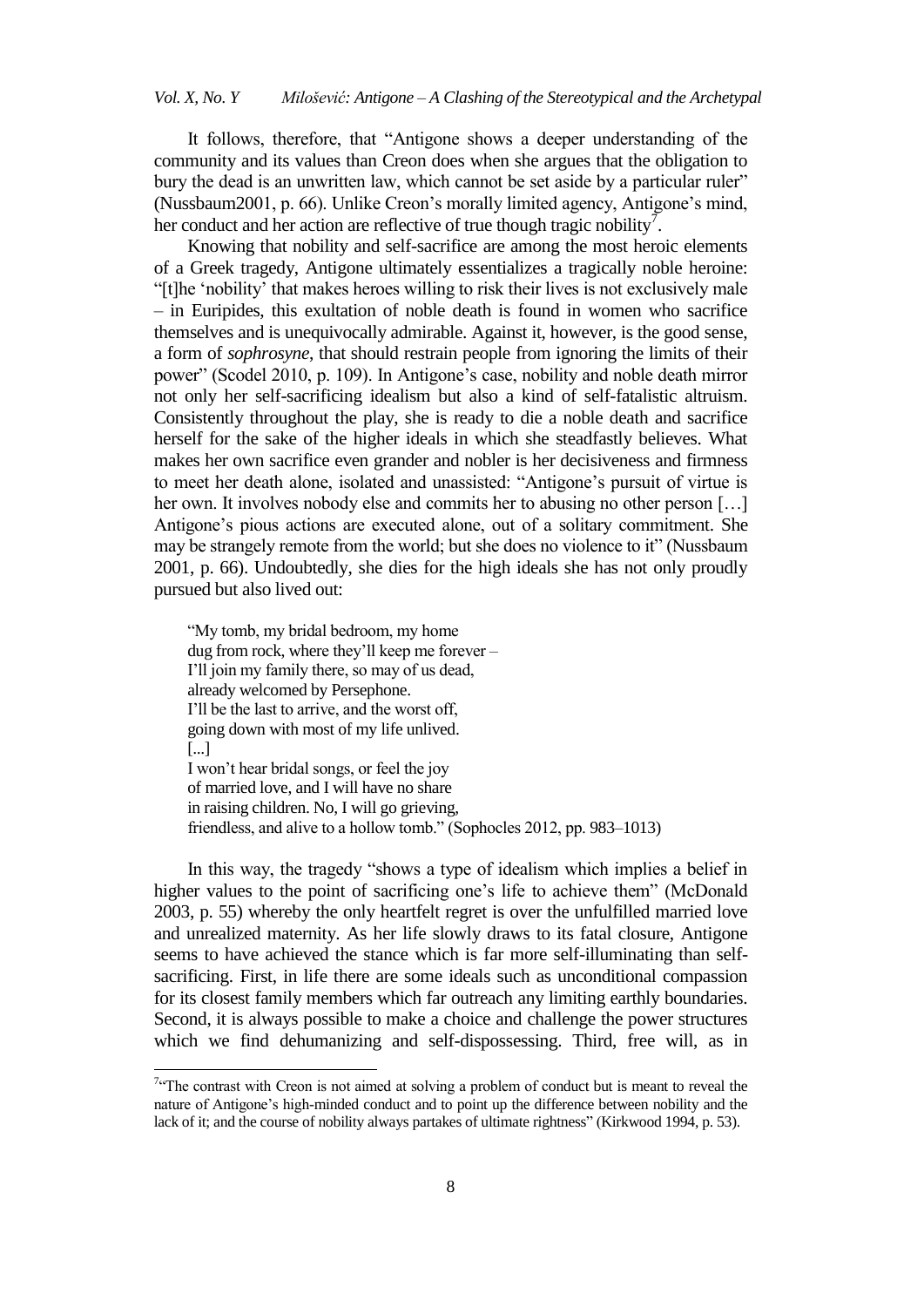Antigone's case, is a reassertion of the freedom of expression and, primarily, selfexpression in line with the natural, eternal, archetypal. In this light, Antigone is the manifestation of one aspect of the Earth Mother – the loving, self-sacrificing one. However, she does not only represent the aspect of the archetypal Earth Mother which is nurturing and outgoing to the utmost but she also articulates its destructive, punishing, vengeful downside in the Earth Mother's essential duality: "But if my judges are at fault, I want *them* to suffer the pain they inflict on me now" (Sophocles 2012, pp. 1021–1022).

The subsequent tragic deaths of Haemon and Creon's wife ultimately point to Antigone's downright righteousness, the judge's "hotheaded willfulness" (Sophocles 2012, pp. 960–961) as well as to a close connection between the physical and the metaphysical, the earthly and the divine, the individual and the archetypal, etc. In the context of Antigone"s symbolic representation as the archetypal Earth Mother, their deaths advocate retributive justice as well as the cosmic, divine, reciprocated intervention upon Creon"s most beloved.

The play concludes that Creon "could have escaped with a lighter penalty but the bitterness is that his judgement was wrong, and that Antigone"s instinct was right; and in the end he has less to cling to than she" (Kitto2002, p. 131). Throughout the play, the Sophoclean heroine has remained honest to her innermost self – she has been guided by pure instincts and the archetypally designed law of righteousness. Eventually, "Antigone, in a situation which meant death or the betrayal of her noblest instinct, chose death and made the better choice: Creon, who loved power more than righteousness, was smitten through the woman whose powerlessness he had wronged, and so learned righteousness through suffering" (Sheppard2011, p. 116).

Despite the fact that Antigone might seem as a usurper of the ordered society challenging its value system and triggering the downfall of Creon as its chief advocate, her heroic act is a true manifestation of how the cosmic, macrostructural framework of archetypal laws resurfaces and overridingly solidifies itself over the rather fragile, microstructural framework of man-made laws. Chaotic and unjust though the world could temporarily appear to be, the final scene advocates a promise of the restoration of order in Thebes once Creon has suffered his wrongdoing to gods:

"Through such endings tragedy places before us a vision of the world as a place of potential chaos and threatens the human need for order, hope, and reasonableness. Yet tragedy – Greek, Elizabethan, or contemporary – rarely suggests that chaos is the final result. The justice of Creon's end and his own acknowledgement of his responsibility vindicate Antigone and leave us with that punitive justice of the gods of which Tiresias has warned." (Segal 1998, p. 136)

Unlike Antigone who has pursued the impossible to its limits and has ultimately defied self-dispossession at least metaphysically, Creon"s belated realization that his acts have been those of "a wretched coward, awash with terror" (Sophocles 2012, pp. 1464–1465) makes him dispossessed of his son and wife who "are destroyed by Creon's obduracy" (Walton 2015, p. 81). For these reasons, the Sophoclean play has by the end evolved into a well-rounded "cautionary tale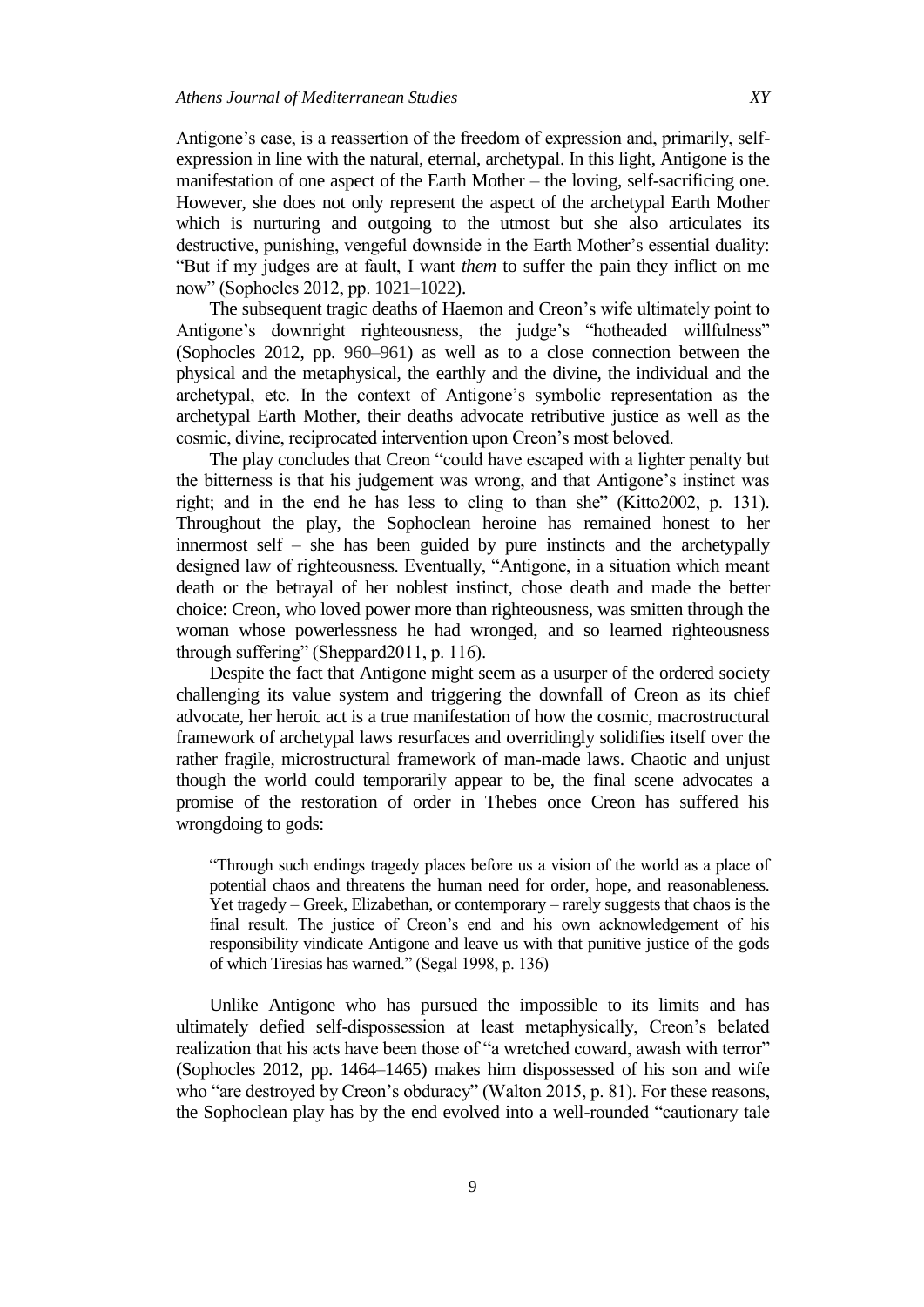about political tyranny and resistance, about the essential role of women in the family and the city, about the proper relationship between the living and the dead" (Rehm 2003, p. 28) and about the eternal conflict between an autonomous, freewilled individual and the authoritarian restrictions of the state. Also, it is the triumph of the autonomy of the person acting archetypally and it demonstrates that the body may be lethally vulnerable but some higher idea(l)s that we consistently fight for outlive and outreach the tyranny of the one-sided, rationality-centered perspective<sup>8</sup>. What is more, the moral strength of Sophocles' heroine and the archetypal dimension of the Earth Mother that she largely paradigmatizes make the metaphysical magnitude of her act far greater than the dehumanizing punishment that she is unjustly sentenced to.

## **Conclusion**

 $\overline{a}$ 

*Antigone* deviates from the stereotypical Greek tragedy in which there is "an implicit norm and tragedy often reminds its audience of or abides by contemporary standards. Thus female characters can be admonished to stay in their place within and keep silent; men express outrage at a female challenge; aberrant women are labelled as masculine" (Foley 2001, p. 7). The Sophoclean heroine is an autonomous, free-willed, self-reliant woman who is unafraid to challenge and question what she perceives as the violation of the higher laws.

Opposing the stereotypical admonishment and silencing of the social apparatus, Antigone has taken on the role of an antistereotypical, challenging, archetypal woman and given memorable "speeches of absolute devotion to her brother, individual defiance against paternalistic governmental repression, and allegiance to divine authority" (Griffith 2005, p. 91). Illustrating Antigone"s counteractive standpoint towards the typicality and stereotypicality, the paper has also shown how her individuality and counter-stereotypicality align well with the archetypal which is in turn well attuned with both natural and eternal laws. Unlike the largely silenced Ismene-like women who are cloistered within the rigid boundaries of the male-centered and male-dominated rationalistic Athenian society, the antipodean figure of Antigone has mapped out her territory of activity and persisted in being an assertive, disruptive, transgressive and unsilenceable woman until her own physical death. In this context, the Sophoclean *Antigone* has showcased how the "tragedy represents the inability, impossibility, and even undesirability of eradicating the body and the irrational. It is a genre frequently concerned with the disruptive power of the body, emerging and erupting from a repressed and sublimated position in some Athenian ideological discourses, reasserting itself in drama" (Cawthorn 2008, p. 26).

<sup>&</sup>lt;sup>8</sup>The Chorus of Theban elders, which have been mostly cautious in taking sides and in being judgemental throughout the play, "do intervene at a critical point in Creon"s life, when he asks them for advice about what to do when confronting Tiresias' threats of doom. At this point they are far from mere commentators on the action" (Bushnell 2008, p. 36).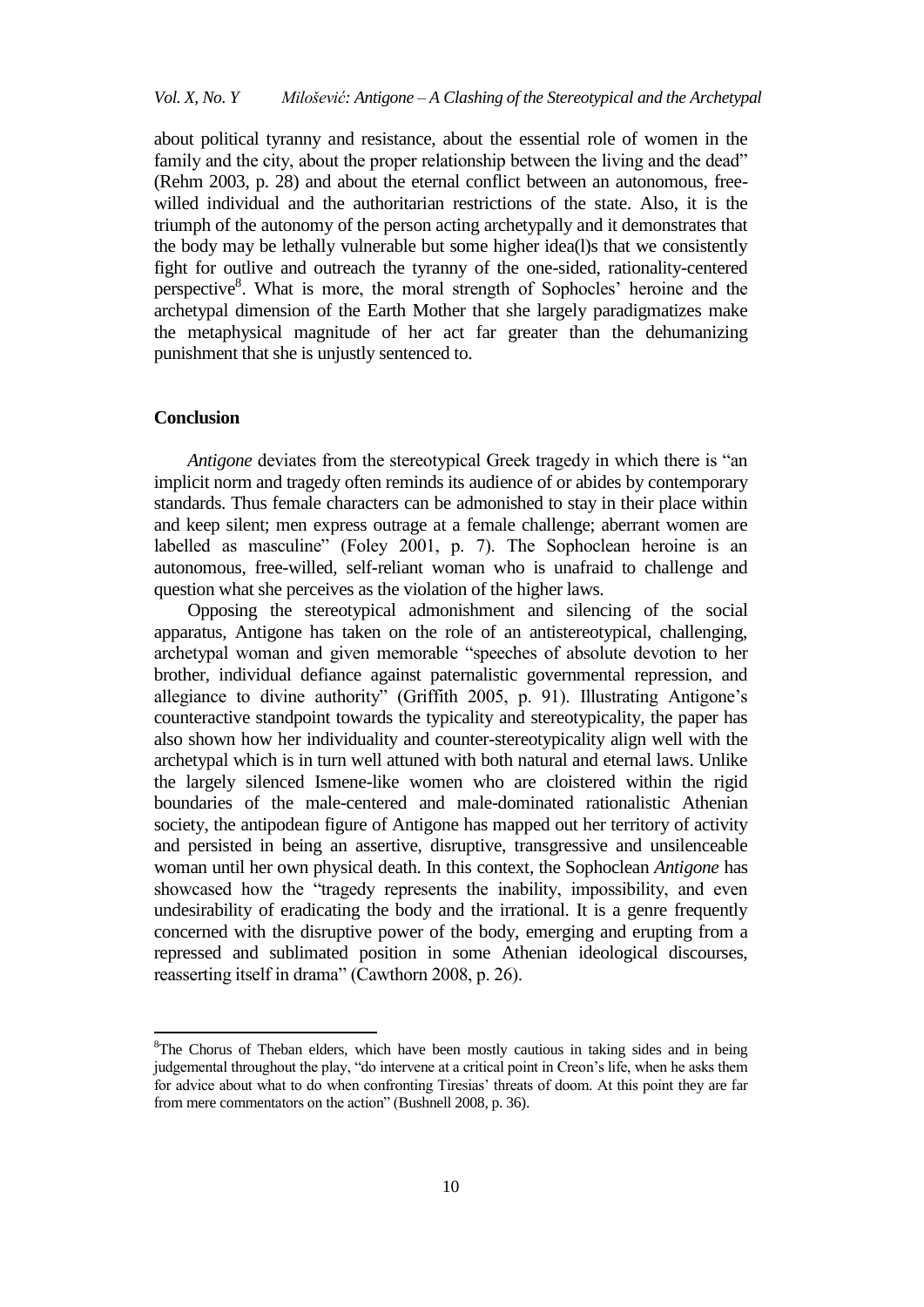Sophocles" "particular contribution to dramatic structure is the staging of conflict, in particular conflict between opposing forces rigid in attitude and uncompromising in action" (Walton 2015, p. 78) whereby the Chorus of Theban elders "appear to be afraid of both antagonists, wary of Antigone's extremism but also concerned over speaking out in the face of Creon"s anger" (Bushnell 2008, p. 36) throughout most of the play. Antigone"s heroization and resistance shown in the dramatic, conflicting situation have proven that "there are discursive practices that turn silence into expression of freedom, responsibility, and care" (Clair 1998, p. 68). Her discursive practice throughout the play, which has been atypical of a woman of the fifth-century Thebes, has been a powerful way of transforming the silencing zone into a speaking, woman-empowering and self-affirming territory. Ignorant and defiant of the society's laws which infringe on the burial rites, Antigone has buried her dead brother, Polyneikes, and has valiantly demonstrated her unbounded freedom of expression. Additionally, her discursive practice has not only been within the boundaries of the caring, loving archetypal mother figure; it has also reached the other end of the pendulum swing through her manifestation of the revengeful aspect of the Earth Mother – Antigone"s curse on Creon – and it has shown how "[c]ivilized discourse gives way suddenly to curse or bellow" (Segal 1999, p. 53). Therefore, Antigone's, the archetypal mother's, self-sacrifice in the name of love for the dead brother and her subsequent live burial also trigger the surfacing of the vengefully destructive aspect of the Earth Mother through the death of Creon and his family.

To a large extent, *Antigone* has justified the act of an individual who refuses to be reduced either to a mere subject of the polis and its laws or to a passive, servile, unquestioning woman"s role based on the discriminatory binary of gender essentialism. On the road of her own individuation or self-realization Antigone has outgrown the ego-centrism and one-sided perspective of the Creon or Ismene type and embraced life in its primal totality and indeconstructible wholeness compounded of the natural, eternal and archetypal laws. Antigone's selfrealization, manifested through her role of the archetypal Earth Mother in its duality, has been made possible due to her deeper, more complex understanding of essential human nature: "The Self is not only the centre, but also the whole circumference, which embraces both conscious and unconscious; it is the centre of this totality, just as the ego is the centre of consciousness" (Jung 1968, p.41). On the one hand, the Sophoclean heroine"s fundamentally biological and instinctive drive to provide the dead brother an adequate burial is the symbolic representation of the aspect of the archetypally caring mother figure acting in accordance with both natural and eternal laws. On the other, we can see how the other (Other) aspect of the archetypal Earth Mother, which is vengeful and destructive, is likewise exploited and personified in the figure of Antigone: the enraged Earth Mother"s curse befalls those closest to Creon whereby life and (re)productivity are reduced to death and sterility: "By corrupting funeral rites and exposing the corpse of Polyneices, Creon allows the pollution to spread. With the loss of ritual purity comes the loss of fertility. The deaths of the bride and groom lead to the destruction of the house" (Nagy 1998, p. XI).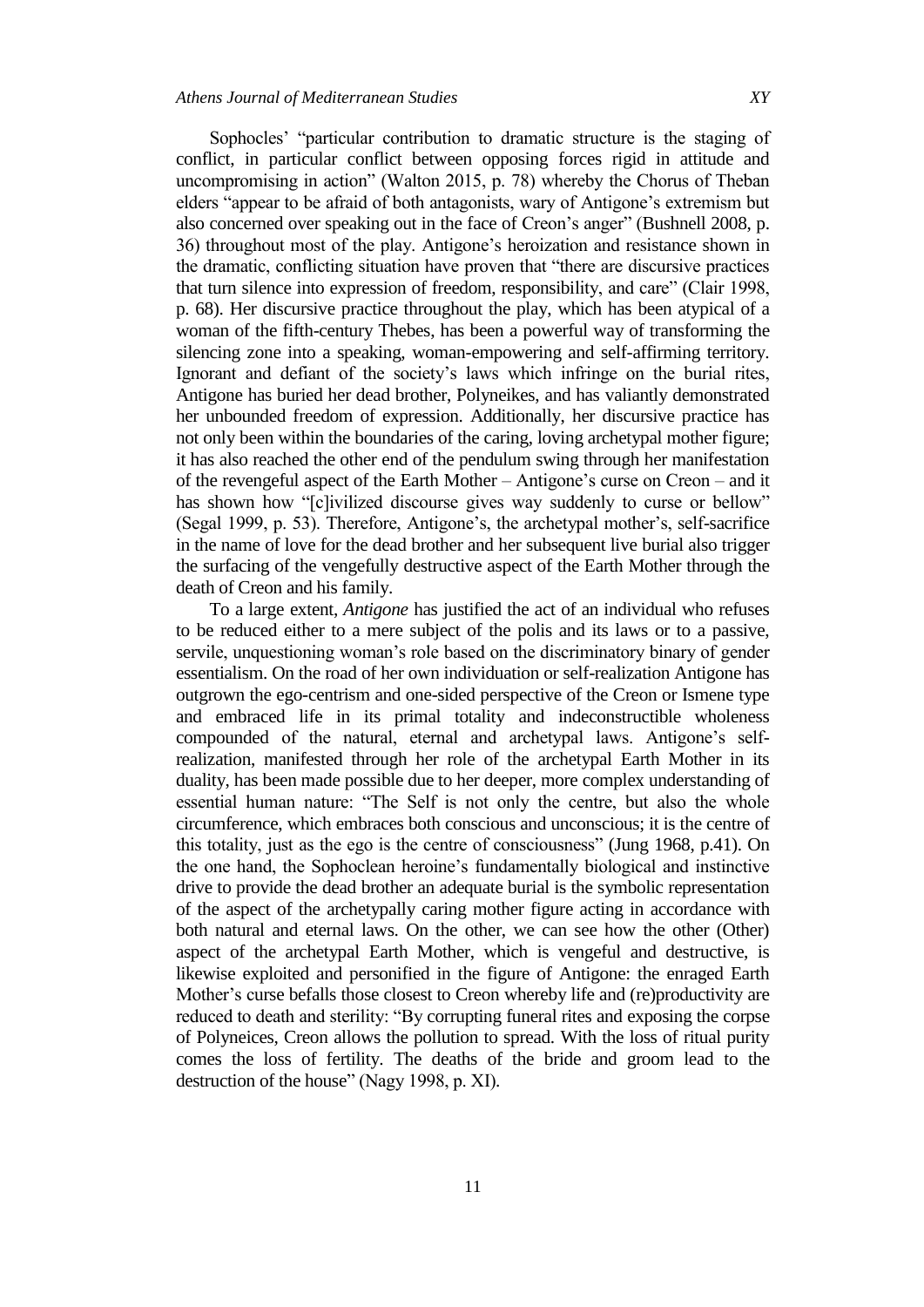Importantly, Sophocles" play, which is fundamentally about taking two overridingly divergent and one-sided perspectives to the level of the extreme and the absolute"is not aimed at solving a problem of conduct but is meant to reveal the nature of Antigone"s high-minded conduct and to point up the difference between nobility and the lack of it; and the course of nobility always partakes of ultimate rightness" (Kirkwood 1994, p. 53). Eventually, the play questions the validity of the laws which go against the natural, eternal and archetypal and condition people culturally, ideologically and socially. What has been rejected in the play"s transgressive narrative is the logic of the superior nature of the social laws, the society-orchestrated typecasting of people and, finally, the unquestionable stereotyping of people"s behavioural patterns for the sake of the wellbeing of the city-state. "Even when the end of the tragedy resolves the conflict, the essence or mainspring of the tragic situation itself is in the questioning" (Segal 1999, p. 22). Very much in the manner of great Greek tragedies, *Antigone* concludes that the perception of the world as compounded of polarities is a sort of human condition wherein a hero/heroine is supposed to come up with new ways of confronting the essential duality or polarity. The point is in the constant questioning of the duality and, more importantly, of the self in the context of this duality. The interrogatory mode of the tragic narrative as we find in *Antigone* is also implicit of a certain much-needed reassessment of the role of the stereotypical and the archetypal in the context of the polarized sides andof the possibility of the expression of some degree of free will within the overly deterministic and fatalistic nomenclature. Ultimately, although Sophocles' play reaffirms that "[t]ragedy is the form of myth which explores the ultimate impossibility of mediation by accepting the contradiction between the basic polarities that human existence confronts" (Segal 1999, p. 22), there is still a certain degree of operative free will which makes Antigone"s fate less solipsistic and her determined zone of activity less deterministic.

The uncompromising clash between the stereotypical and the archetypal, which forms the nucleus of the play, has unavoidably necessitated the multiple losses and deaths by the end and yet Antigone's tragedy has acquired heroic dimensions:

"The power of Sophocles' tragic heroism lies in its passionate and fearless openness to the forces that challenge and threaten the orderly framework of human existence: time, death, hatred, love. For this reason the tragic hero is always in some sense beyond the pale of civilization, which can exist only by blocking out or delimiting those forces. It is part of the greatness of the fifth century that it allows the dialogue between the two sides to develop so fully." (Segal 1999, p. 201)

Ultimately, it seems that the stereotypical-archetypal clash has been an eternal and at times literally unavoidable in the context of great individual, familial and social injustices. Still, no matter how conflicting, unmarriageable and warring the opposites may be it is the dialogue which should always be resorted to with a view to coming up with a life-saving alternative to the fatalistic extremism of exclusively one-sided perspective – be it individually or socially propelled.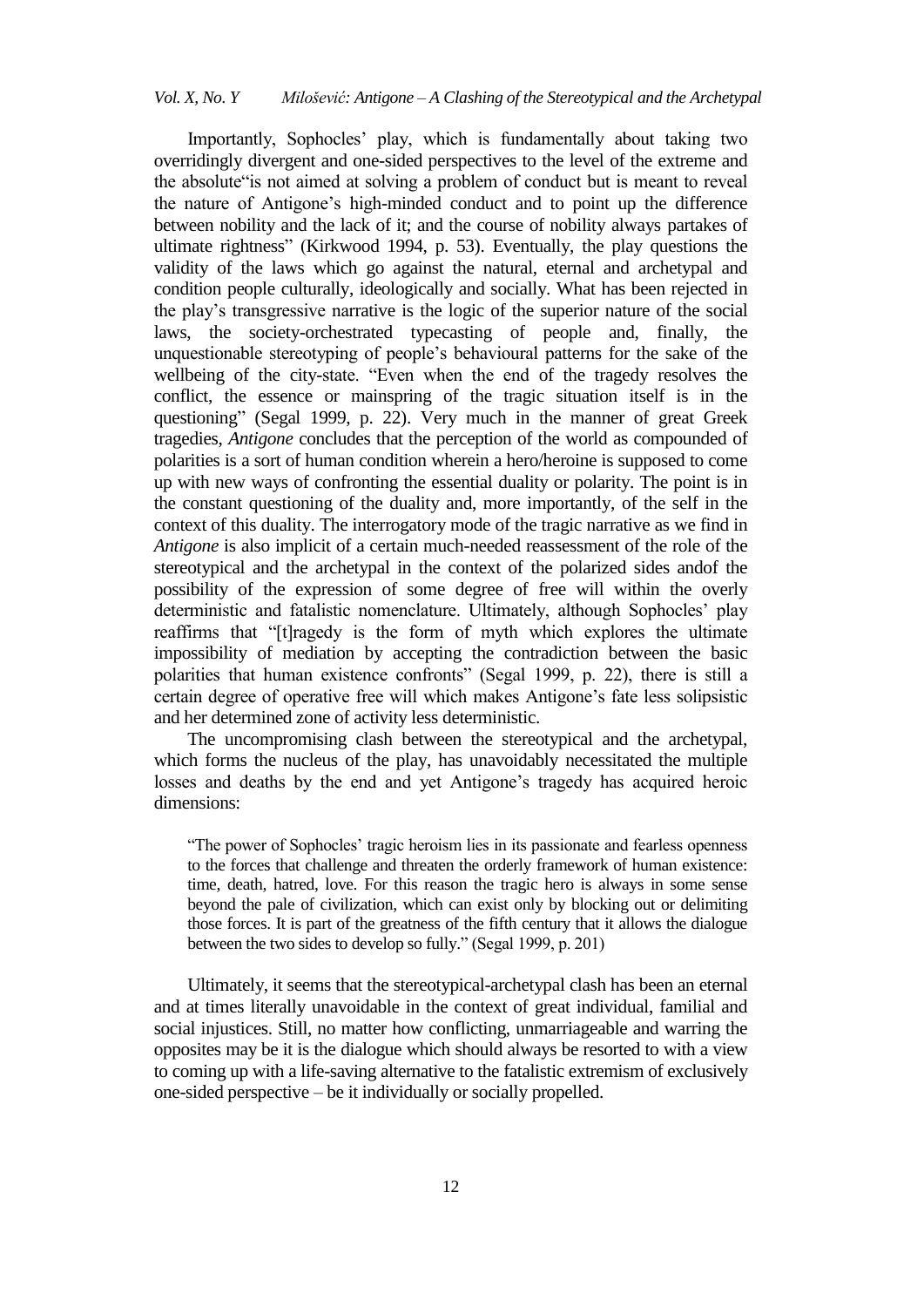## **References**

- Barker WMD (2009) *Tragedy and citizenship: conflict, reconciliation and democracy from Haemon to Hegel*. SUNY Press.
- Barrett J (2002) *Staged narrative: poetics and the messenger in Greek tragedy*. University of California Press.
- Bushnell R (2008) *Tragedy: a short introduction*. Blackwell Publishing.
- Campbell J (2008) *Thehero with a thousand faces*. Novato.
- Cawthorn K (2008) *Becoming female: the male body in Greek tragedy*. Bloomsbutry Academic.
- Clair RP (1998) *Organizing silence: a world of possibilities*. State University of New York Press.
- Ehrenberg V (1954) *Sophocles and Pericles*. Blackwell.
- Ferguson J (1972) *A Companion to Greek Tragedy*. Austin.
- Foley H (2001) *Female acts in Greek tragedy*. Princeton.
- Griffith M (2005)The subject of desire in Sophocles" *Antigone*. In V Pedrick and SM Oberhelman (eds.), *TheSoul of Tragedy: Essays on Athenian Drama*, 91–137. The University of Chicago Press.
- Jerotić V (2000) *Samo dela ljubavi ostaju*.(Only acts of love remain). Izdavački fond Arhiepiskopije beogradsko-karlovačke.
- Jung CG (1968) *Psychology and alchemy*. Volume Twelve. New York.
- Jung CG (2003) *Fourarchetypes*. Routledge.
- Khare RR (1998) *Shakespeare, Eugene O'Neill, T.S. Eliot and the Greek tragedy*.Mittal Publications.
- Kirkwood GM (1994) *A study of Sophoclean drama: with a new preface and enlarged bibliographical note*. Cornell University Press.
- Kitto HDF (2002) *Greek tragedy: a literary study*. Routledge.
- Knox B (1983) *Theheroic temper: studies in Sophoclean tragedy*. The University of California Press.
- Lardinois A (2015) Antigone. In O Kirk (ed.), *A Companion to Sophocles*, 55–69. Wiley Blackwell.
- Lisska A (2012) Natural Law. In J Marenbon (ed.), *The Oxford Book of Medieval Philosophy*, 622–642. Oxford University Press.
- McDermott T (1998) *Aquinas, Saint Thomas: selected philosophical writings*. Oxford University Press.
- McDonald M (2003) *Theliving art of Greek tragedy*. Indiana University Press.
- Nagy GG (1998) Foreword.In T Blake and BJL Lanham (eds.), *Recapturing Sophocles' Antigone*, xi–xii. Rowan & Littlefield Publishers Inc.
- Nussbaum M (2001) *Thefragility of goodness: luck and ethics in Greek tragedy and philosophy*. Cambridge University Press.
- Rehm R (2003) *Radical theatre: Greek tragedy and the modern world*. Bloomsbury.
- Robert W (2015) *Revivals: of Antigone*. State University of New York.
- Scodel R (2010) *An introduction to Greek tragedy*. Cambridge University Press.
- Segal C (1998) *Sophocles' tragic world: divinity, nature, society*. Harvard University Press.
- Segal C (1999) *Tragedy and civilization: an interpretation of Sophocles*. University of Oklahoma Press.
- Sheppard JT (2011) *Greek tragedy*.Norwood Editions.
- Sophocles (2012) *The Oedipus cycle: Oedipus the King, Oedipus at Kolonos and Antigone*. Translated by R Bagg. Harper Perennial.